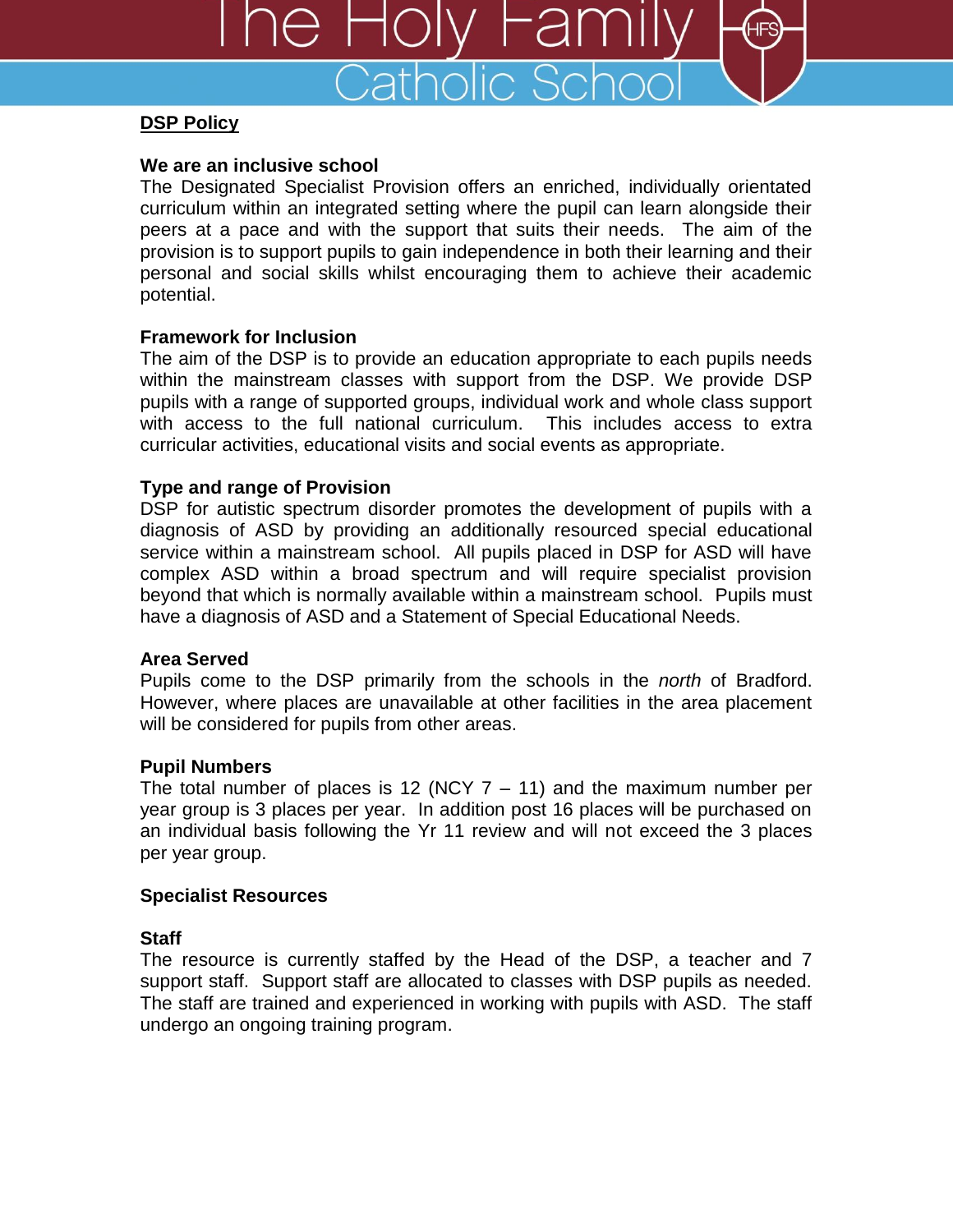

#### **Environment**

The provision has a suite of rooms as a base for pupils to work on specific skills requiring a quieter environment. All pupils who are members of the DSP have access to this suite either on an individual or small group basis for some part of their school day as appropriate to them. This includes breaks and lunchtimes when they are encouraged to bring their friends into the DSP with them.

## **Professional Support**

Weekly speech and language therapy input is in place to support the pupil's access to both the academic curriculum and their social skills. Support and advice from the Educational Psychology service is ongoing. See attached page for details of Speech and Language.

Other professionals including CAMHS, occupational therapy, social services and ACST are involved as necessary.

# **School Organisation**

Holy Family Catholic School is a voluntary aided secondary school with specialist language college status serving the Keighley and district area. Facilities include 4 ICT suites, sports hall, studio, specialist design technology areas, library, laboratories and languages facility. Holy Family has a thriving Sixth Form facility. As a Catholic School, pupils have access to a chapel and a prayer room is provided for Muslim pupils and those of other faiths.

## **Home School Liaison**

This is vital to achieve the pupils full potential and for continuity of approach. Staff are available through out the day if parents have concerns. Regular liaison with parents takes place through pupil planners, text, email and by telephone.

## **Admissions**

Referrals for the DSP come via the Special Educational Needs Inclusion Panel which meets weekly at Education Bradford. Parents or professionals who are considering a DSP placement should first consult with their SEN Officer who will then make the necessary arrangements. SEN Bradford will consult with the DSP regarding the suitability of potential candidates for DSP places at the initial stages of the admissions process in accordance with the SEN Code of Practice.

# **Transitions**

Transition from primary school to secondary, or from another secondary, is a stressful process for pupils and parents. Transitions are managed by the DSP in consultation with the existing provision. Transition visits are made to the DSP by the new pupil with staff from the existing provision and visits to the existing provision are made by DSP staff. The number and nature of the visits is individually tailored depending on the pupils needs.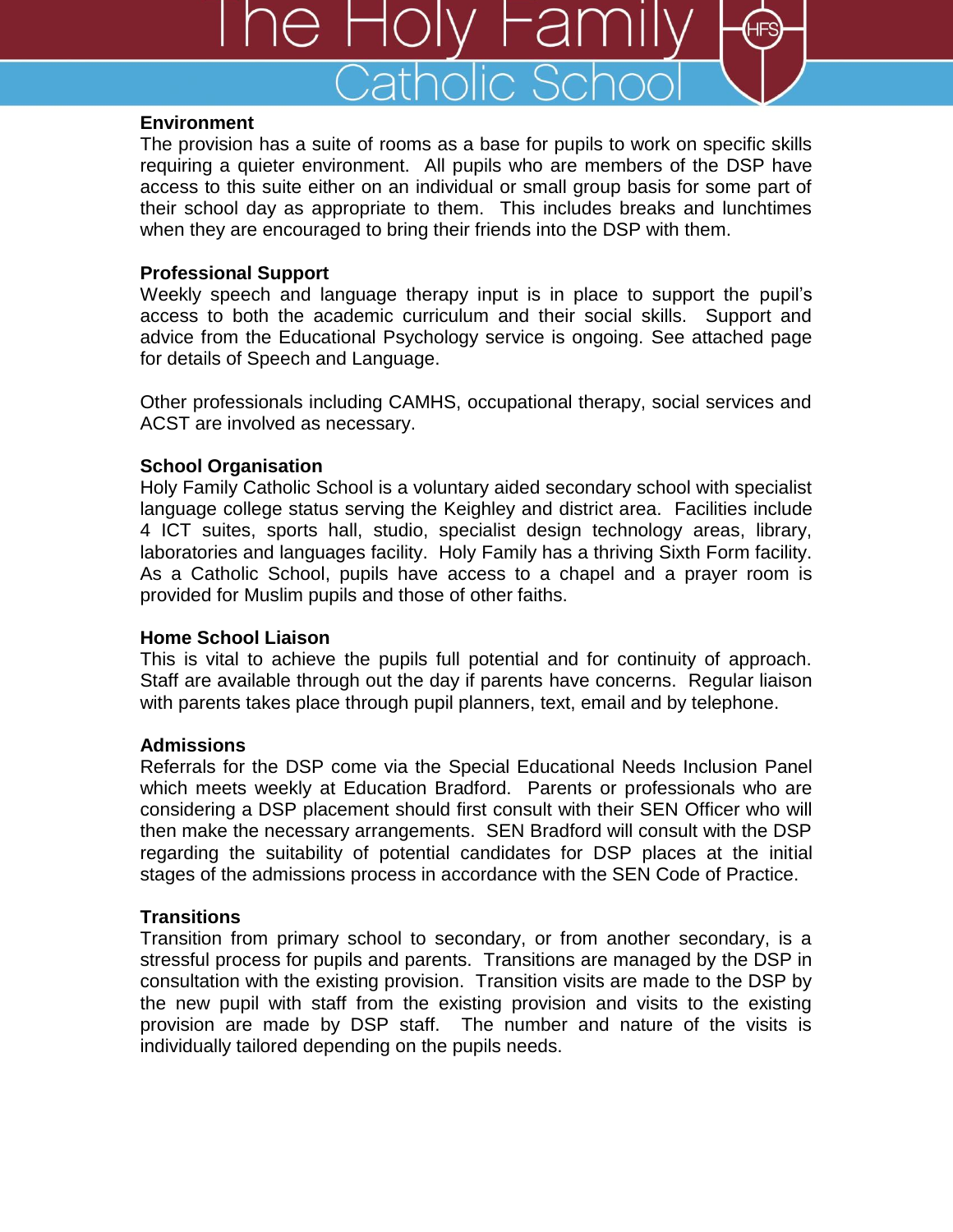

#### **Assessment/ Review/Monitoring**

Within 6 weeks of placement in the DSP an initial planning meeting is held. The purpose of the meeting is to discuss how the pupil is settling in and to plan the first year's educational arrangements in line with part 3 of the statement. Parents meet with the Head of the DSP on this occasion.

A review of the pupil's statement takes place at least annually, in accordance with the 1993 education Act, LEA guidelines and the SEN Code of Practice (November 2001). These are held with parents and Holy Family and all relevant professionals are invited.

Open evenings for all pupils in school take place once a year. Additionally parents are welcome to discuss progress at any mutually convenient time.

The Educational Psychologist is available to monitor progress and offer advice where necessary.

The speech and language therapist will assess and advise parents and school as necessary.

Each pupil has an annual written report in line with school policy.

#### **Transfer to next stage**

Transitions planning for post 16 starts in Yr 9 with advice from the Connexions service. Pupils have regular meetings with their Connexions worker. Information about post 16 provisions is available within the DSP including local colleges, sixth form provision and work options. Visits and taster courses at local colleges can be arranged. All pupils take part in a work experience week in year 11. As with transfer in to the DSP, transfer to other facilities is carefully managed in consultation with parents, the pupil and other professionals involved.

## **For further Information please contact**

Mrs. C Kane Head of Designated Specialist Provision Holy Family School Spring Gardens Lane Keighley BD20 6LH

Telephone: 01535 210212